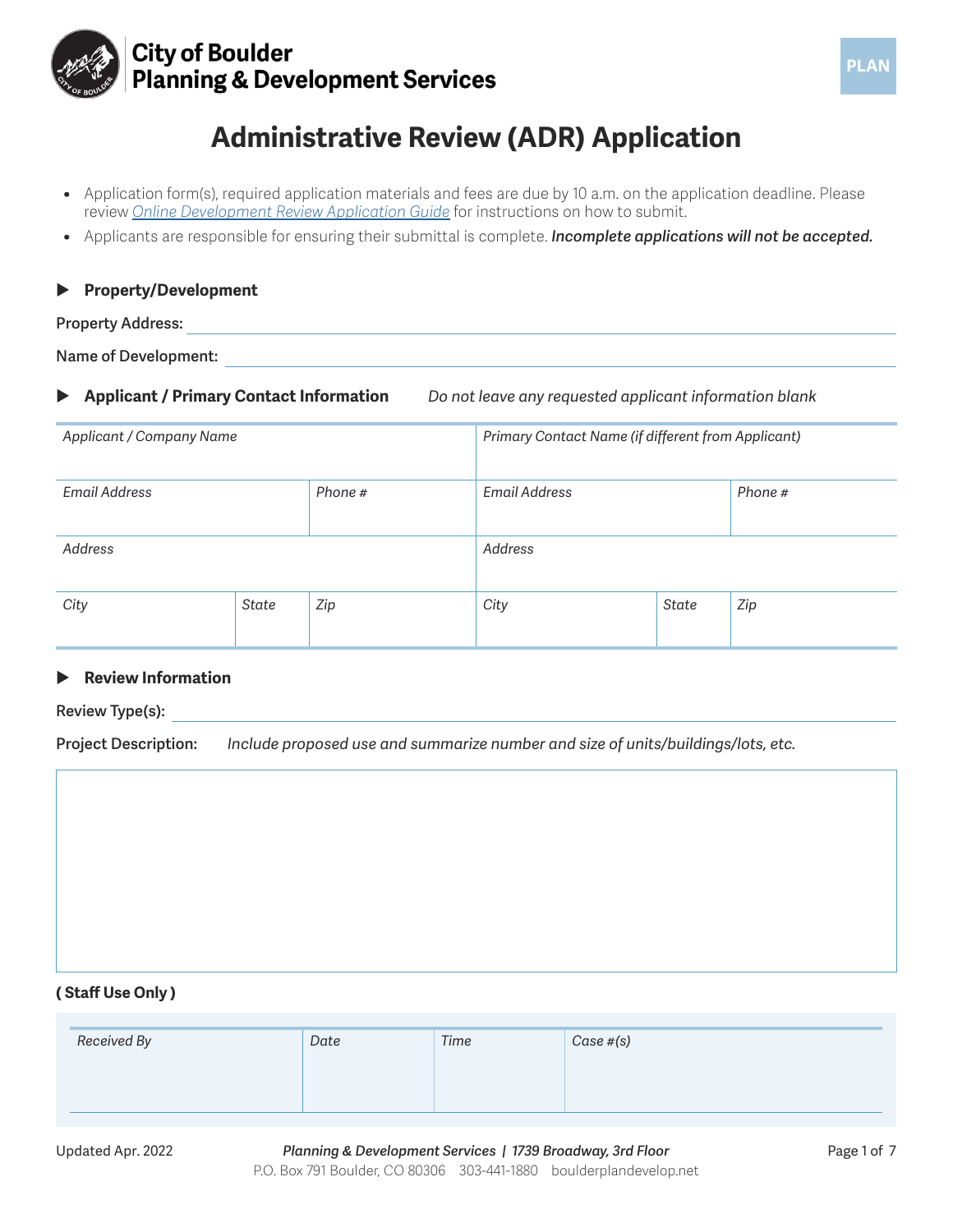### **REVIEW TYPES AND FEES**

- **•** Listed below are the review types that are reviewed through an Administrative Review process, their associated code sections, application requirements and application fees.
- **•** If more than one review is requested, the fee for each review is required at application intake.
- **•** For application types that list an attachment, refer to the relevant attachment in the *[Application and Forms Database](https://bouldercolorado.gov/plan-develop/applications)*, otherwise, refer to keyed requirements on page 3.

#### **APPLICATION FEES**

Please note that applications for administrative reviews are not subject to hourly billing and are not meant to be iterative. The application fee covers one staff review. If an application is incomplete or cannot be approved after the initial staff review, a full resubmittal, including a new application and fee, will be required. Typically, corrections to plans will not be accepted, however, staff will use their discretion in determining whether minor corrections can be accepted. Contact Planning & Development Services staff for additional information.

| <b>Review Type</b>                                                                                       | Code Reference  | <b>Application Requirements</b><br>(See p. 3 for numbered reqs.) | <b>Application Fee</b> |
|----------------------------------------------------------------------------------------------------------|-----------------|------------------------------------------------------------------|------------------------|
| <b>Accessory Dwelling Units</b><br>Ш                                                                     | $9-6-4$ (a)     | See "Accessory Dwelling Unit"<br>attachment                      | \$420                  |
| Addressing                                                                                               |                 |                                                                  |                        |
| □ Change/ Assignment of Address                                                                          | $9 - 9 - 20(c)$ | 1, 2, 17                                                         | \$274                  |
| Change of Street Name<br>$\Box$                                                                          | $9 - 9 - 20(d)$ | 1, 2, 18                                                         | \$1,580                |
| Administrative Form-Based Code review<br>П.                                                              | $9-2-16(b)(3)$  | See "Form-Based Code"<br><i>attachment</i>                       | \$757                  |
| <b>Administrative Variances</b>                                                                          |                 |                                                                  |                        |
| □ Building Coverage Variance                                                                             |                 |                                                                  |                        |
| Floor Area Variance<br>П.                                                                                |                 |                                                                  |                        |
| □ Setback Variance                                                                                       | $9-2-3(c)$      | 1, 3, 4, 5, 7                                                    | \$252                  |
| □ Side Yard Bulk Plan Variance                                                                           |                 |                                                                  |                        |
| Side Yard Wall Articulation Variance                                                                     |                 |                                                                  |                        |
| $\Box$ All Other Conditional Uses                                                                        |                 | 1, 2, 3, 4, 5, 6                                                 | \$1,090                |
| <b>Conditional Uses in Business</b><br>$\Box$<br>Community (BC) areas designated in<br><b>Appendix N</b> | $9 - 6 - 11$    | 1, 2, 3, 4, 5, 6                                                 | \$274                  |
| □ Cooperative Housing Unit                                                                               | $10 - 11 - 1$   | See "Cooperative Housing"<br>attachment                          | \$645                  |
| Day Care-less than 50 participants<br>⊔                                                                  | $9 - 6 - 7(a)$  | 1, 2, 3, 4, 5                                                    | \$1,090                |
| □ Extension of Development Approval<br>(Staff Level)                                                     | $9-2-12(b)(1)$  | 1, 15                                                            | \$136                  |
| □ Fuel Service Station                                                                                   | $9 - 6 - 10(d)$ | 1, 2, 3, 4, 5, 6                                                 | \$1,090                |
| □ Group Home Facility                                                                                    | $9 - 6 - 4(c)$  | 1, 2, 3, 4, 5                                                    | \$505                  |
| □ Landscape Standards Modification                                                                       | $9 - 9 - 12(c)$ | 1, 2, 3, 4, 6                                                    | \$274                  |
| Minor Modifications to Form-Based Code<br>Review, PUD or Site Review                                     |                 |                                                                  |                        |
| $\Box$ Simple (requires prior staff approval)                                                            | $9 - 2 - 14(k)$ | See "Minor Modification"                                         | \$168                  |
| $\Box$ Standard                                                                                          | $9 - 2 - 16(j)$ | attachment                                                       | \$757                  |
| <b>Non-Conforming Uses</b>                                                                               |                 |                                                                  |                        |
| $\Box$ Extension of one-year expiration                                                                  | $9-10-2(a)$     | 1, 2, 3, 13                                                      |                        |
| □ Change of Use or Substitution of Use                                                                   | $9-10-3(c)(2)$  | 1, 2, 3, 14                                                      | \$274                  |

#### *(Table continued on next page)*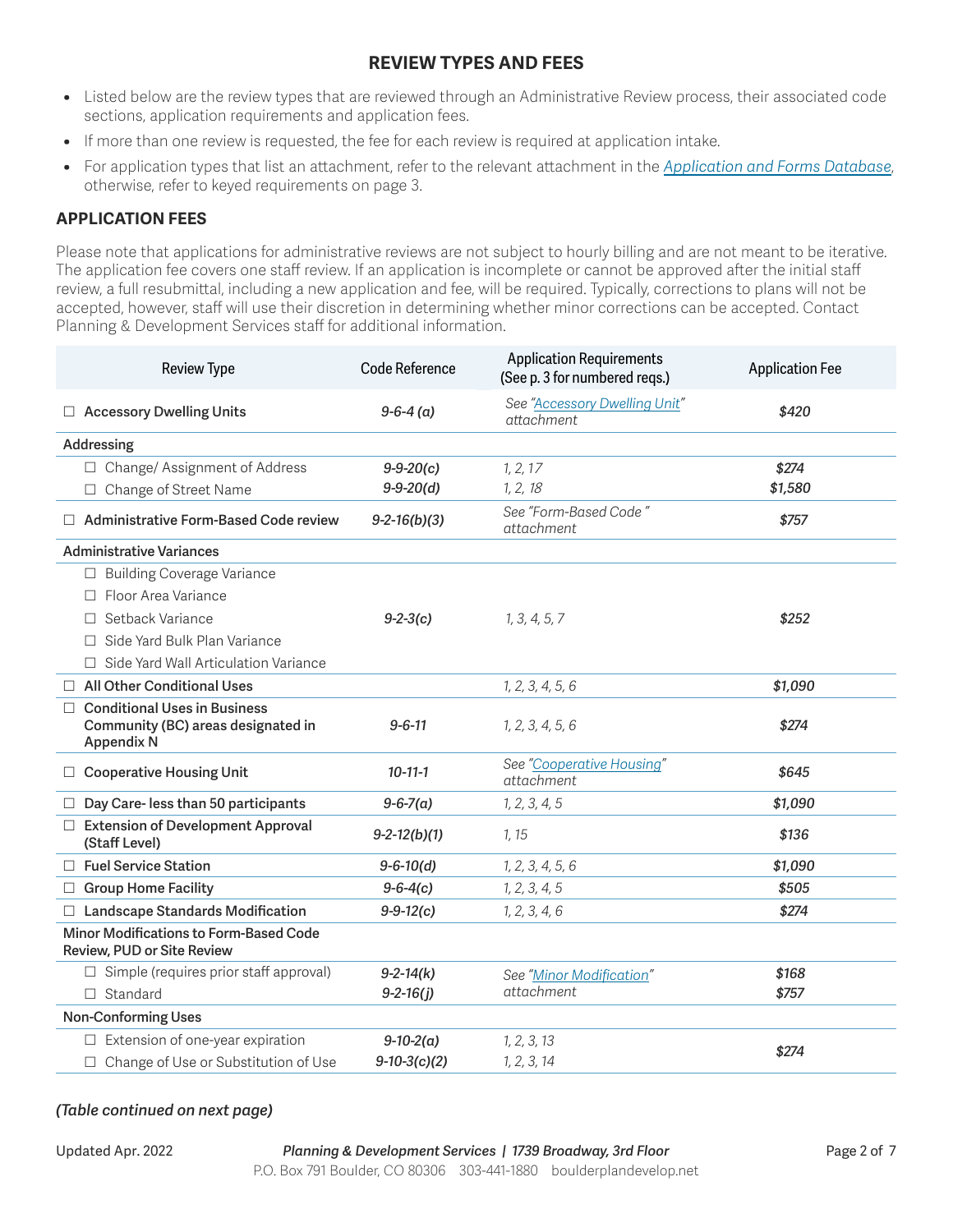| <b>Review Type</b>                                                                                                              | <b>Code Reference</b>              | <b>Application Requirements</b><br>(See p. 3 for numbered reqs.) | <b>Application Fee</b>             |  |
|---------------------------------------------------------------------------------------------------------------------------------|------------------------------------|------------------------------------------------------------------|------------------------------------|--|
| Parking                                                                                                                         |                                    |                                                                  |                                    |  |
| □ Administrative Parking Deferral                                                                                               | $9 - 9 - 6(e)$                     | 1, 2, 3, 4, 8                                                    | \$337                              |  |
| Administrative Parking Reduction<br>⊔.                                                                                          | $9 - 9 - 6(f)$                     | 1, 2, 3, 4                                                       | \$605                              |  |
| Parking Stall Requirements<br>⊔.<br>Modification                                                                                | $9-9-6(d)(2)$                      | 1, 2, 3, 4, 6                                                    | \$274                              |  |
| □ Public Utility Easement Vacation                                                                                              | $8 - 6 - 10$                       | See "Vacation Review"<br>attachment                              | \$505                              |  |
| <b>Rescission of Development Approval</b>                                                                                       | $9 - 2 - 12(e)$                    | 1, 6, 16, 19                                                     | \$547                              |  |
| Residential, Custodial, and Congregate<br><b>Care Facilities</b>                                                                | $9 - 6 - 4(e)$                     | 1, 2, 3, 4, 5                                                    | \$1,090                            |  |
| Restaurants/Brewpubs/Taverns                                                                                                    |                                    |                                                                  |                                    |  |
| $\Box$ Restaurants/Brewpubs/Taverns less<br>than 1,500 sf, closing before 11 p.m.<br>$\Box$ Restaurants in Industrial Districts | $9 - 6 - 6(b)$<br>$9-6-6(b)(3)$    | 1, 2, 3, 4, 5, 6                                                 | \$1,090                            |  |
| □ Substitution or Change of Ownership<br>for Restaurant                                                                         | $9-1-4(e)$                         | 1, 20                                                            | \$168                              |  |
| Sales or Rental of Motor Vehicles on lots<br>located < 500 ft from a residential use<br>module                                  | $9 - 6 - 10(i)$                    | 1, 2, 3, 4, 5, 6                                                 | \$1,090                            |  |
| □ Shelters (Day, Emergency, Overnight)                                                                                          | 1, 2, 3, 4, 5, 6<br>$9 - 6 - 7(b)$ |                                                                  | \$1,090                            |  |
| <b>Site Access Modification Request</b><br>ш                                                                                    | $9 - 9 - 5$                        | 1, 2, 3, 4, 6, 12                                                | \$274                              |  |
| <b>Small Recycling Collection Facility</b><br>⊔                                                                                 | $9 - 6 - 10(h)(2)$                 | 1, 2, 3, 4, 5, 6                                                 | \$1,090                            |  |
| <b>Solar Exception/ Permit</b>                                                                                                  |                                    |                                                                  |                                    |  |
| □ Solar Exception                                                                                                               | $9 - 9 - 17(f)$                    | 1, 2, 3, 4, 9, 11                                                | \$252                              |  |
| □ Solar Permit                                                                                                                  | $9 - 9 - 17(h)$                    | 1, 22                                                            | \$550                              |  |
| Temp. Sales / Outdoor Events                                                                                                    |                                    |                                                                  |                                    |  |
| $\Box$ Temporary Sales (including Christmas<br>Tree Sales)                                                                      | $9 - 6 - 6(c)$                     | 1, 2, 3, 4                                                       | \$252                              |  |
| □ Temporary Outdoor Events<br>See "Temporary Outdoor Event"<br>$9 - 6 - 6(c)$<br>attachment<br>Event Renewal<br>П.              |                                    | \$252<br>\$84                                                    |                                    |  |
| Two Detached Dwellings on a Single Lot                                                                                          | $9 - 7 - 12(a)$                    | 1, 2, 3, 4, 5, 6, 10                                             | \$589                              |  |
| Well or Pipeline Abandonment or<br>Decommissioning                                                                              | $9-6-12(b)(15)$                    | See "Oil and Gas Operations"<br>attachment                       | \$274                              |  |
| <b>Wireless Telecommunications Facility</b>                                                                                     |                                    |                                                                  |                                    |  |
| $\Box$ New Facility (Private Property)                                                                                          |                                    | See "Wireless                                                    | \$2,440 (covers 2 facilities)      |  |
| New Facility (Public Right-of-Way)<br>$\Box$                                                                                    | $9 - 6 - 9(a)$                     | <b>Telecommunications Facility</b>                               | \$100 for each additional facility |  |
| <b>Eligible Facility Request</b><br>$\Box$                                                                                      |                                    | attachment                                                       |                                    |  |
| <b>Zoning Verifications</b>                                                                                                     |                                    |                                                                  |                                    |  |
| Beverage Licensing Authority                                                                                                    |                                    | See "Zoning Confirmation for                                     | N/A                                |  |
| Local Authority Sign-off                                                                                                        |                                    | <b>BLA</b> " attachment<br>1, 21                                 | N/A                                |  |
| Zoning Verification Letter*                                                                                                     |                                    | 1                                                                | \$136                              |  |

\* Included in a standard **Zoning Verification Letter** is the following information:

**•** Current zoning of the parcel in question.

**•** Any mapped discretionary reviews.

**•** Any unresolved zoning, land use and/or building code violations or complaints on record.

Information for a given parcel beyond these three points is available as a separate informational request with an additional hourly fee.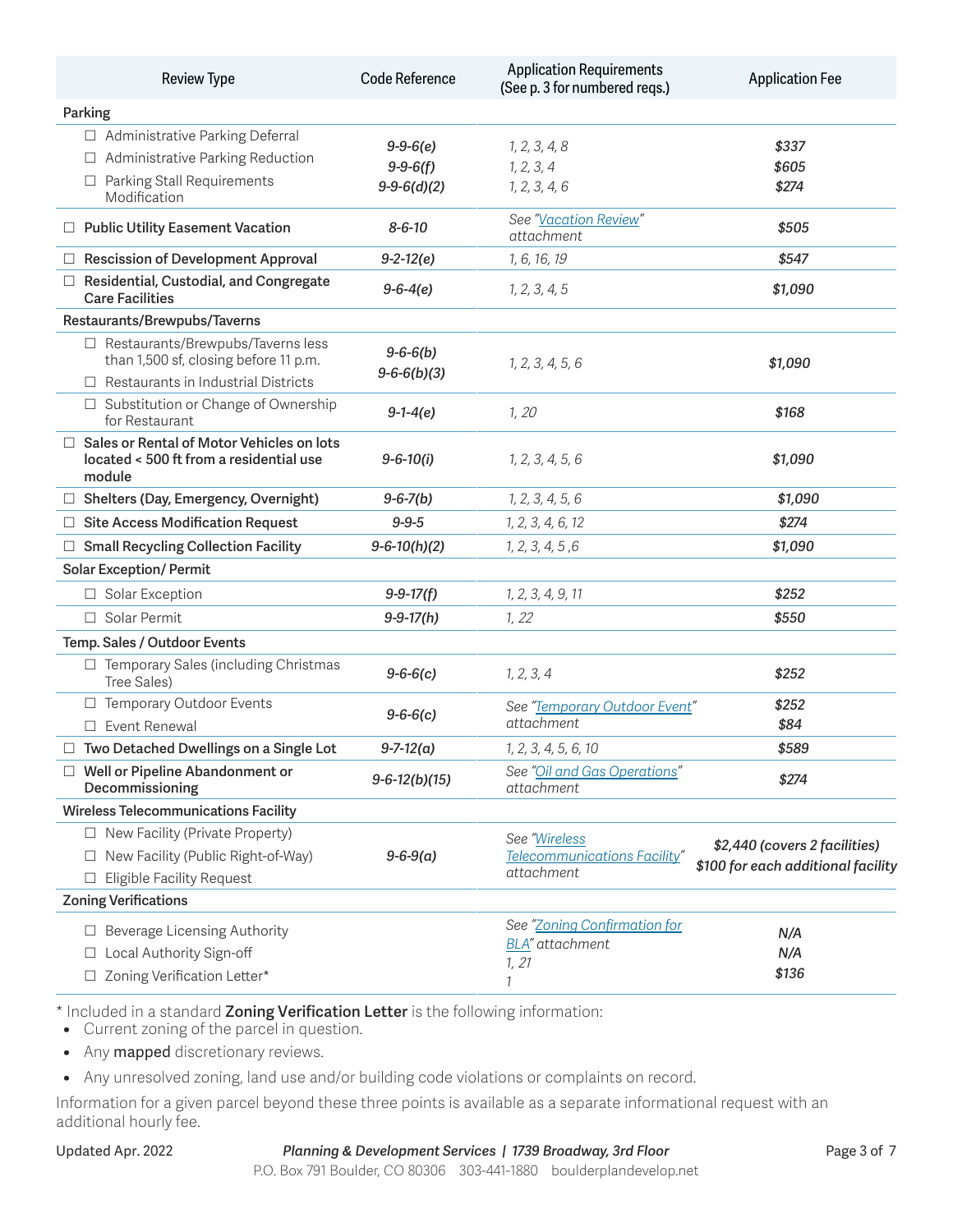### **REQUIRED DATA**

The following data is required for the review types listed. While a written statement may also include this information, please enter the data here to expedite the review. Please complete only the section applicable to your request.

#### ▶ For Minor Modifications to Form-Based Code Review, PUD or Site Review:

**Case number of previous Form-Based Code Review, PUD or Site Review, or Technical Document Cases:**

| <b>Administrative Setback Variance:</b>                                                                                                                                                        |                                      |     | <b>Second Setback Variance (if applicable):</b> |                                                                                                                                                               |     |
|------------------------------------------------------------------------------------------------------------------------------------------------------------------------------------------------|--------------------------------------|-----|-------------------------------------------------|---------------------------------------------------------------------------------------------------------------------------------------------------------------|-----|
| Type of setback (please check requested type):                                                                                                                                                 |                                      |     | Type of setback (please check requested type):  |                                                                                                                                                               |     |
| Front Yard<br>Rear Yard<br>Side Yard – adjacent to a street<br>ப<br>Side Yard Total<br>Side Yard - interior<br>$\overline{\phantom{a}}$<br>Which direction (check location of setback on lot): |                                      |     | l I<br><b>Simple Street</b>                     | Front Yard<br>Rear Yard<br>Side Yard – adjacent to a street<br>Side Yard Total<br>Side Yard - interior<br>Which direction (check location of setback on lot): |     |
|                                                                                                                                                                                                | North                                |     | $\mathsf{L}$                                    | North                                                                                                                                                         |     |
|                                                                                                                                                                                                | South                                |     |                                                 | South                                                                                                                                                         |     |
|                                                                                                                                                                                                | East                                 |     |                                                 | East                                                                                                                                                          |     |
|                                                                                                                                                                                                | West                                 |     |                                                 | West                                                                                                                                                          |     |
|                                                                                                                                                                                                | Northeast                            |     |                                                 | Northeast                                                                                                                                                     |     |
|                                                                                                                                                                                                | Northwest                            |     |                                                 | Northwest                                                                                                                                                     |     |
|                                                                                                                                                                                                | Southeast                            |     | $\Box$                                          | Southeast                                                                                                                                                     |     |
|                                                                                                                                                                                                | Southwest                            |     |                                                 | Southwest                                                                                                                                                     |     |
|                                                                                                                                                                                                | Setback Classifications (check one): |     |                                                 | Setback Classifications (check one):                                                                                                                          |     |
|                                                                                                                                                                                                | Principal Building                   |     |                                                 | Principal Building                                                                                                                                            |     |
|                                                                                                                                                                                                | <b>Accessory Building</b>            |     |                                                 | <b>Accessory Building</b>                                                                                                                                     |     |
|                                                                                                                                                                                                | <b>Current Setback (in feet):</b>    | ft. |                                                 | Current Setback (in feet):                                                                                                                                    | ft. |
|                                                                                                                                                                                                | Proposed Setback (in feet): Network  | ft. |                                                 | Proposed Setback (in feet): _________                                                                                                                         | ft. |
|                                                                                                                                                                                                | Required Setback (in feet):          | ft. |                                                 | Required Setback (in feet):                                                                                                                                   | ft. |
|                                                                                                                                                                                                | Administrative Parking Reduction:    |     |                                                 | <b>Administrative Parking Deferral:</b>                                                                                                                       |     |
| <b>Existing Spaces:</b>                                                                                                                                                                        |                                      |     |                                                 | <b>Existing Spaces:</b>                                                                                                                                       |     |
| <b>Total Spaces Proposed:</b>                                                                                                                                                                  |                                      |     |                                                 | <b>Total Spaces Proposed</b>                                                                                                                                  |     |
| <b>Required Spaces:</b>                                                                                                                                                                        |                                      |     | Proposed Percent (%) Deferred:                  |                                                                                                                                                               |     |
| Percent (%) Reduction Proposed: ___________                                                                                                                                                    |                                      |     |                                                 | <b>Required Spaces:</b>                                                                                                                                       |     |
|                                                                                                                                                                                                |                                      |     |                                                 | <b>Deferred Spaces Proposed:</b>                                                                                                                              |     |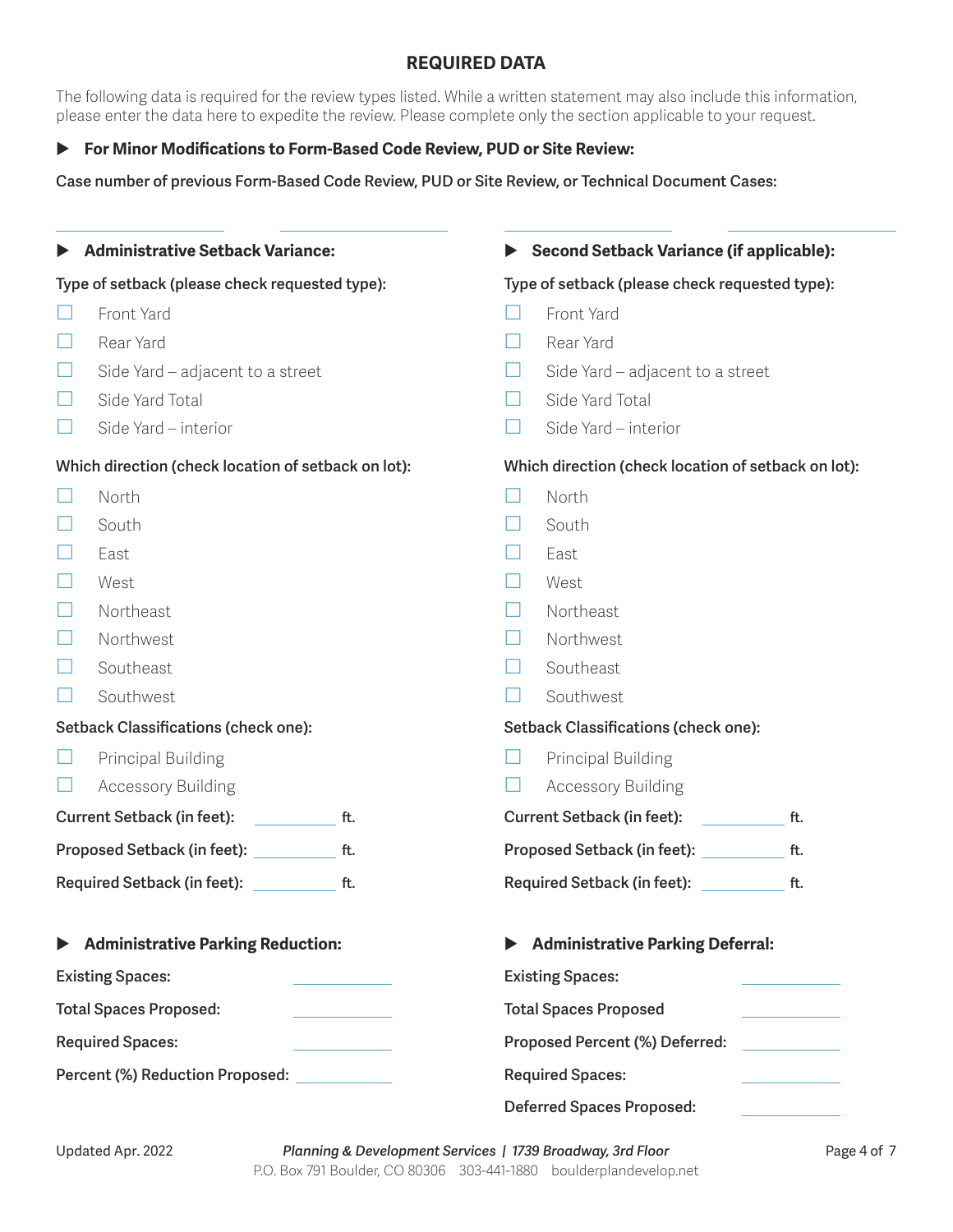#### **REQUIRED APPLICATION MATERIALS**

#### **COMPLETE APPLICATIONS MUST INCLUDE:**

**One (1) electronic copy,** of each required application material. *Files must be saved using the file name indicated in the [Online](https://bouldercolorado.gov/media/1447/download?inline)  [Development Review Application Guide](https://bouldercolorado.gov/media/1447/download?inline).* 

*Incomplete applications, applications that are not collated or that include oversized plans will NOT be accepted.*

| Req.# | <b>Document Description</b>                                                                                                                                                                                                                                                                                                                                                                                                                                                                                                           |
|-------|---------------------------------------------------------------------------------------------------------------------------------------------------------------------------------------------------------------------------------------------------------------------------------------------------------------------------------------------------------------------------------------------------------------------------------------------------------------------------------------------------------------------------------------|
| 1     | Completed Administrative Review Application                                                                                                                                                                                                                                                                                                                                                                                                                                                                                           |
| 2     | Vicinity map $(8\frac{1}{2}x11'')$ indicating the site and adjacent streets.                                                                                                                                                                                                                                                                                                                                                                                                                                                          |
| 3     | Written statement that describes the proposal and indicates how the application meets all applicable review criteria.<br>(See applicable code section.) Include a description and calculation of information relevant to the review request (e.g.<br>number of rooms, seats, parking spaces, landscaping and requested variations).                                                                                                                                                                                                   |
| 4     | Site development plans, drawn to a standard scale not less than 1" = 20' showing the major details of the<br>development, including the location of existing and proposed buildings, usable open space, off-street parking areas,<br>off-street loading areas, service and refuse areas, means of ingress and egress, circulation pattern, landscaping,<br>screening, signs and all easements. (The site plan should be based on an improvement survey or improvement<br>location certificate for the property, if one is available.) |
| 5     | Floor plans/ Elevations of the existing structure and any proposed additions, renovation or new structures. If new<br>exterior construction is proposed, also include elevation drawings of the existing structure and proposed<br>construction.                                                                                                                                                                                                                                                                                      |
| 6     | Improvement survey or an improvement location certificate by a registered surveyor.                                                                                                                                                                                                                                                                                                                                                                                                                                                   |
| 7     | Written approval from the affected adjacent property owners of the required variance. Approval may be indicated<br>either in the form of a signed letter of authorization or signatures on proposed plans. When determining adjacent<br>properties, streets and alleys are ignored. Generally, properties on either side, across the street and behind the<br>subject property are affected properties. For questions contact the Planning & Development Services Center.                                                             |
| 8     | On the required site plan, show how the total number of required parking spaces can be accommodated on-site and<br>note that this land will be reserved for future parking.                                                                                                                                                                                                                                                                                                                                                           |
| 9     | All required materials as listed in the Administrative Solar Exception attachment, including but not limited to an<br>actual shadow analysis, addresses and legal descriptions for the subject and affected lots, and written approval from<br>affected property owners.                                                                                                                                                                                                                                                              |
| 10    | A shadow analysis plan and master utility plan                                                                                                                                                                                                                                                                                                                                                                                                                                                                                        |
| 11    | A completed Sign Posting Acknowledgment Form signed by the applicant, indicating that the applicant understands<br>his/her responsibility to post a public notice sign on the subject property. Sign will be provided at the time of<br>application.                                                                                                                                                                                                                                                                                  |
| 12    | A written statement addressing the exception criteria of Section 9-9-5, B.R.C. 1981.                                                                                                                                                                                                                                                                                                                                                                                                                                                  |
| 13    | A written statement that explains what undue hardship would result if an extension were not granted                                                                                                                                                                                                                                                                                                                                                                                                                                   |
| 14    | A written statement that explains how the proposed use will have similar or less impacts than the replaced use and<br>will not result in an "expansion of a nonconforming use" (see definition in Section 9-16, B.R.C.).                                                                                                                                                                                                                                                                                                              |
| 15    | A written statement that identifies the case number of the development approval requested for extension, the<br>address or street location of the site, the reasons why the extension is requested, the work done to date by the<br>applicant to implement the original approval, whether this is the first or second extension, and whether additional<br>requests for extension are anticipated; and one copy of the Notice of Decision document for the original approval.                                                         |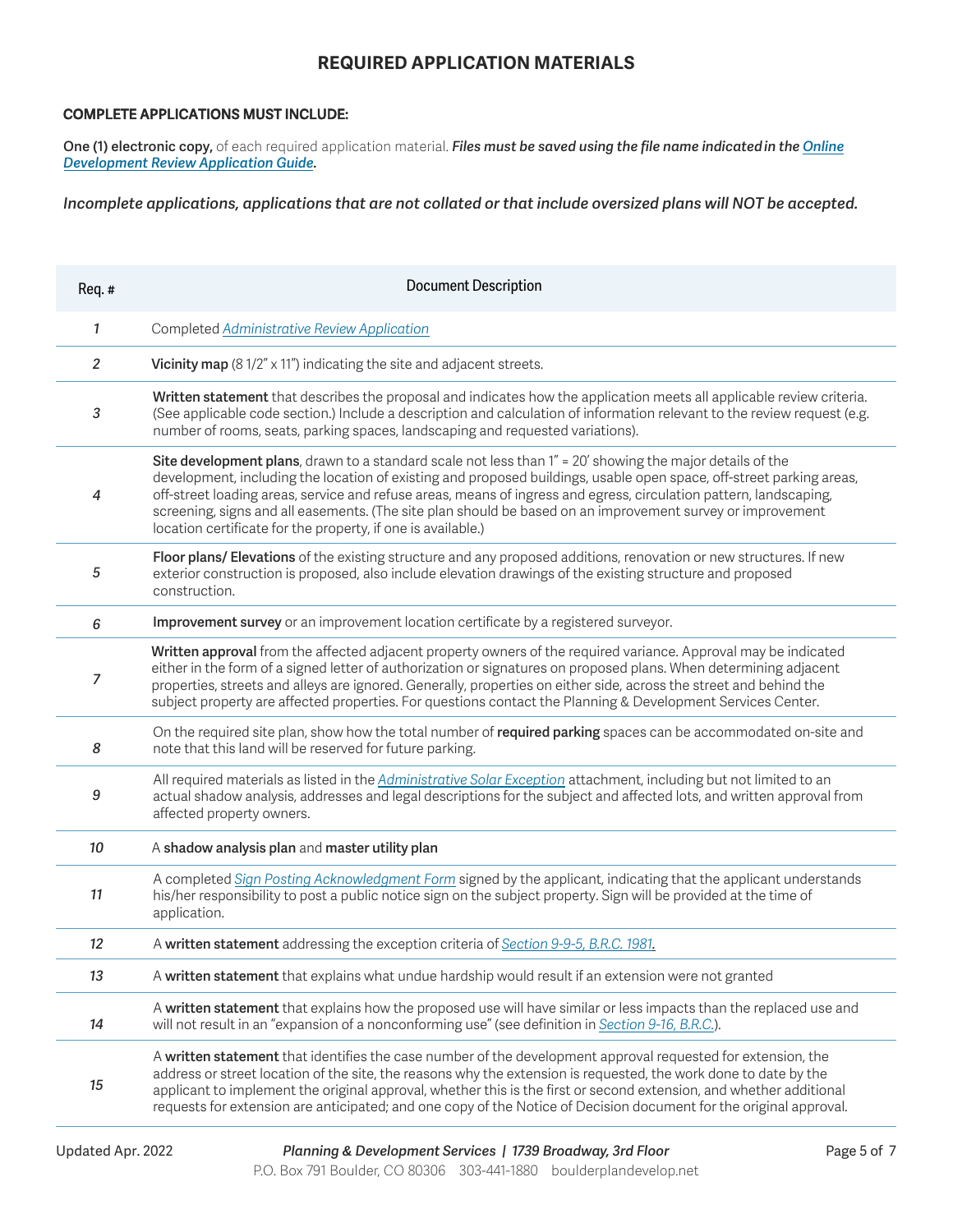| Req.# | <b>Document Description</b>                                                                                                                                                                                                                                                                                                                                                                                                                                                                                                                      |
|-------|--------------------------------------------------------------------------------------------------------------------------------------------------------------------------------------------------------------------------------------------------------------------------------------------------------------------------------------------------------------------------------------------------------------------------------------------------------------------------------------------------------------------------------------------------|
| 16    | A written statement that describes the existing uses and condition of the property included in the rescission<br>request, the case number of development approval requested for rescission, the intended use of the property and an<br>explanation of how the request complies with the criteria for granting a rescission identified in Section 9-2-12 (e)<br>B.R.C. 1981.                                                                                                                                                                      |
| 17    | A written statement that includes the existing address, requested address, legal description and explanation of why<br>a change of address or street name is requested and how the change is consistent with the city's addressing/street<br>naming system. For property address changes: attach three (3) copies of a vicinity map, not smaller than 8 1/2" x 11",<br>showing the affected property and an area not less than 300 feet radius around the property, indicating all the street<br>names and property addresses within the radius. |
| 18    | For street name changes: a vicinity map, no smaller than $8\frac{1}{2}$ " x 11", showing the extent of the street proposed for<br>name change and area of at least 300 feet beyond the street corridor in all directions, showing all the street names<br>in that area, all the lots adjacent to the street proposed to be renamed and a chart identifying the owners of each lot<br>adjacent to the subject street.                                                                                                                             |
| 19    | A current title insurance commitment or attorney memorandum, based on an abstract of title, current to within 30<br>days.                                                                                                                                                                                                                                                                                                                                                                                                                        |
| 20    | Comparison of operational characteristics of previous and proposed restaurant uses to include at a minimum: hours<br>of operation, description of the use, general floor plans, number of indoor and outdoor seats, square footage of<br>patio, number of employees, required parking and alcohol service.                                                                                                                                                                                                                                       |
| 21    | Copy of State Zoning Approval form                                                                                                                                                                                                                                                                                                                                                                                                                                                                                                               |
| 22    | Written statement and supplemental materials that addresses the Eligibility Standards and all of the Application<br>Requirements of 9-9-17(h) B.R.C. 1981 (note: this may include providing survey plats or other accurate drawings<br>showing lot lines, dimensions, and topography of the lot on which the solar energy system is or will be located and<br>all surrounding properties that are intended to be subject to the permit).                                                                                                         |
|       |                                                                                                                                                                                                                                                                                                                                                                                                                                                                                                                                                  |